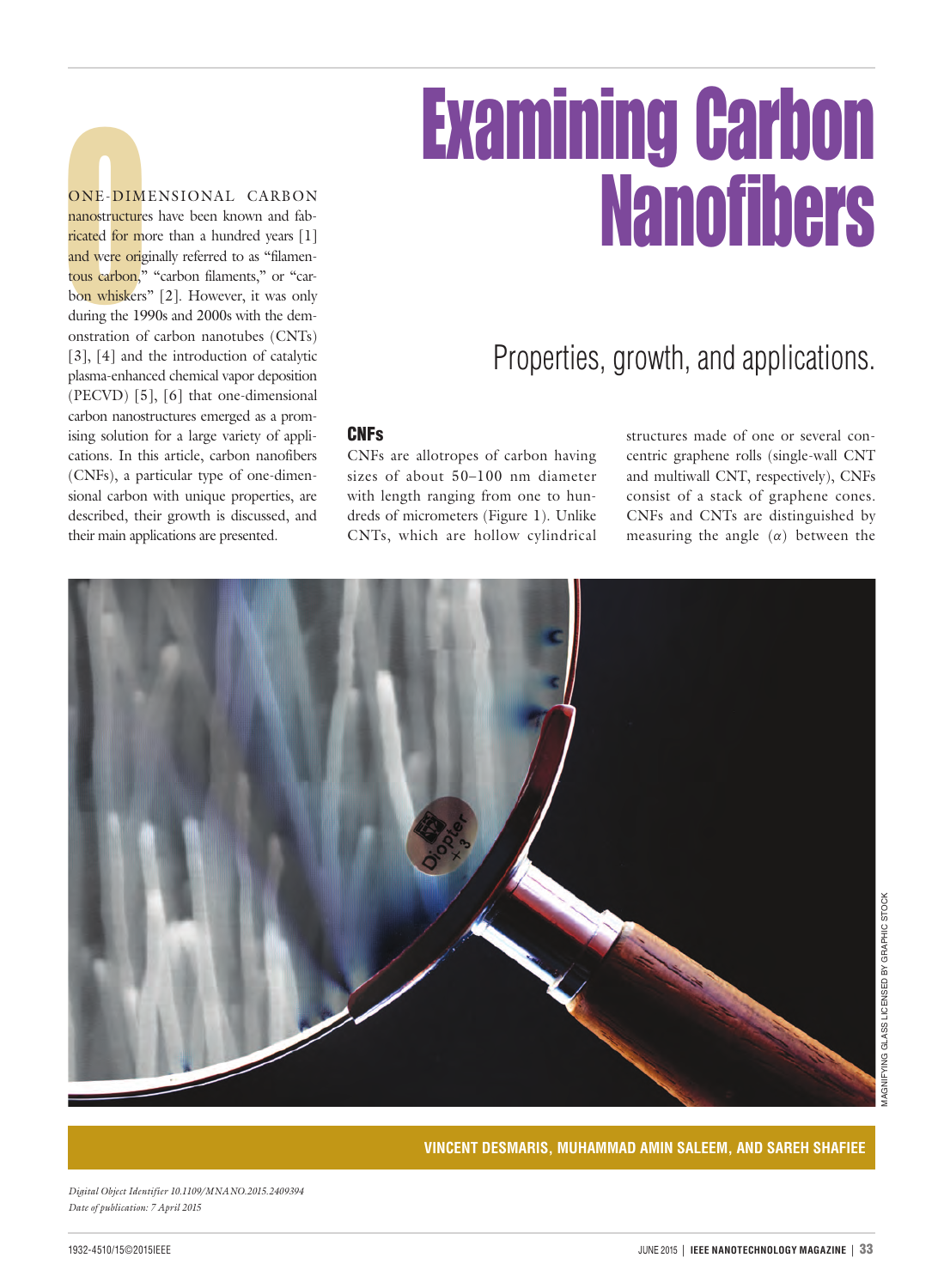

FIGURE 1 (a) A scanning electron microscope (SEM) micrograph of CNFs and (b) a transmission electron microscope micrograph of CNFs.





| <b>TABLE 1 Typical properties of CNFs.</b> |                                                  |
|--------------------------------------------|--------------------------------------------------|
| <b>PARAMETER</b>                           | <b>TYPICAL VALUES</b>                            |
| Diameter                                   | $1 - 100$ nm                                     |
| Length                                     | $0.1 - 100 \mu m$                                |
| Fill factor when grown as films            | $5 - 80%$                                        |
| Density                                    | $<$ 2 g/cm <sup>3</sup>                          |
| Thermal expansion coefficient (CTE)        | $~10^{-6}$ /K-10 <sup>-7</sup> /K                |
| Young's modulus                            | 80-800 GPa                                       |
| Poisson's ratio                            | $0,2-0,25$                                       |
| Tensile strength                           | 30 GPa                                           |
| Electrical resistivity                     | $0.1 \mu\Omega \cdot m - 2m\Omega \cdot m$       |
| Thermal conductivity                       | $20 - 3.000$ W/m $\cdot$ K                       |
| Temperature tolerance                      | >1,000 °C without oxygen, >400 °C<br>with oxygen |
| Vertical pressure strength as grown        | $>50$ Bar                                        |
| Horizon shear strength as grown            | Weak                                             |
| Shear strength of bonded nanostructures    | $1.5x-3x$ MIL                                    |

one-dimensional carbon nanostructure axis and the graphene layers forming it. Single- or multiwall CNTs exhibit an angle of zero, whereas CNFs reveal a nonzero angle (Figure 2).

The electronic bindings between carbon atoms in a CNF are twofold: in-plane covalent bonds within each cone of graphene and interplane van der Waals bindings between the cones. As a result, the *a* angle not only determines the nature of the carbon nanostructures but also its electrical and mechanical properties.

Unlike CNTs, whose conductivity depends on their chirality and usually present a ratio of metallic/semiconducting CNTs of 1/3 [7], CNFs have the advantageous properties of being 100% metallic and possibly individually grown at low temperatures.

The typical properties of a CNF are summarized in Table 1. The variations depend on their processing conditions and, hence, their structural configuration, diameter, length, interface, and contacting schemes.

#### **GROWTH**

The properties of CNFs are largely dependent on the growth conditions. Arc discharge and its modern variant electrospinning can provide pure material; however, the control and reproducibility of the length, shape, and alignment of CN Fs produced using these techniques are inherently limited and consequently restrain their applications fields.

It is the development of catalytic PECVD during the late 1990s [5] that made possible a more deterministic method to produce CNFs on substrates. The positioning of the fibers on a substrate would depend on the presence of a catalyst. Therefore, the CNF alignment is controlled by the electric field generated by the plasma, whereas the length of the CNF is simply determined by the growth time.

Even though the full growth process of the CNF is not completely understood, it is generally accepted [8] that the perpendicular alignment of the CNF to the substrate results from uniform stress at the catalyst–CNF interface due to electrostatic forces, which compensate for any nonverticallity during the growth process.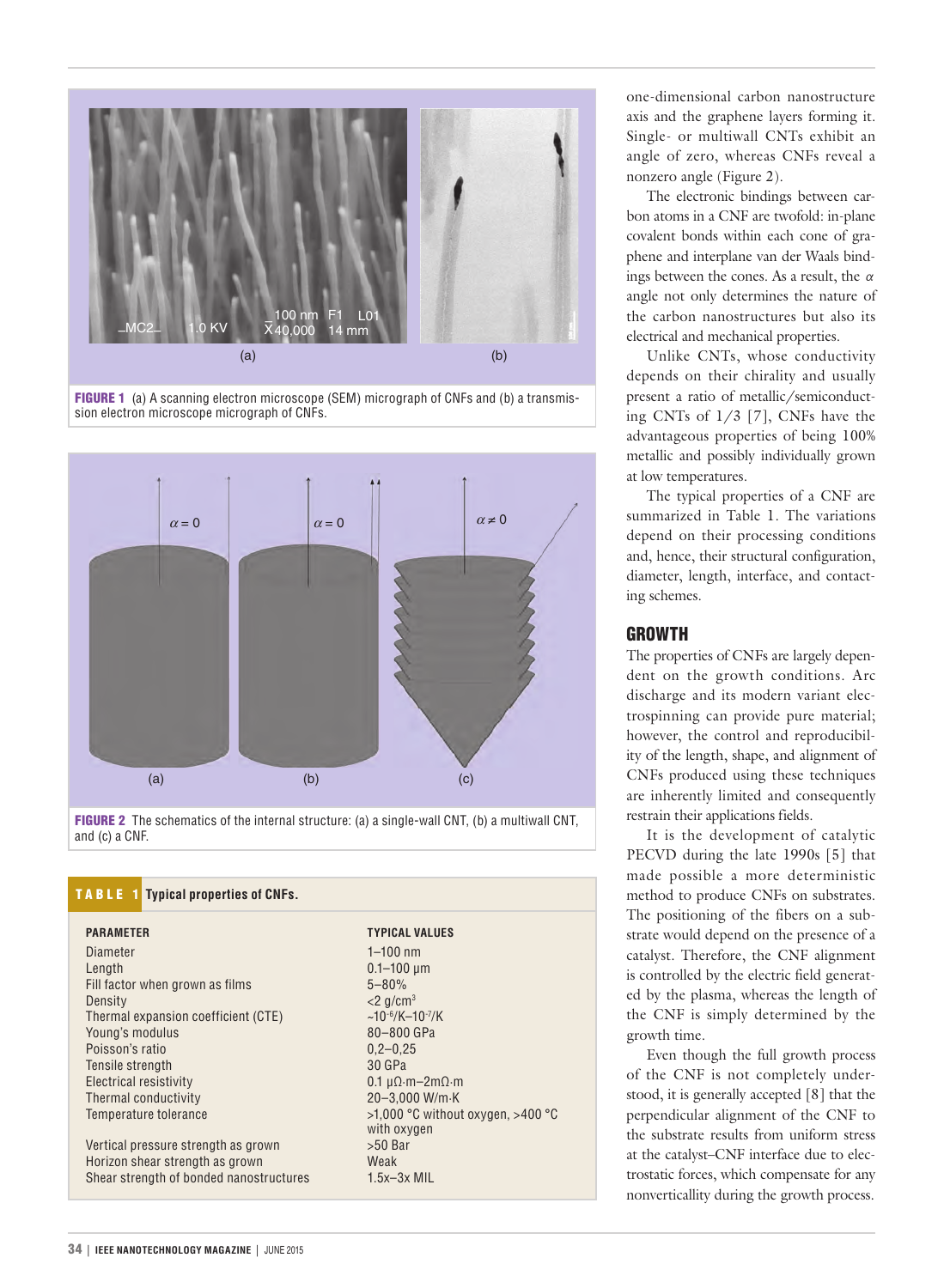

FIGURE 3 CNF growth mechanisms: (a) catalyst nanoparticle formation, (b) carbon adsorption at the catalyst site, (c) carbon through the bulk and/or surface diffusion of the catalyst, and (d) nucleation.

In addition, many PECVD systems using different radio-frequency and microwave sources were developed [9]-[11]. However, so far, dc PECVD has produced the best results for the fabrication of CNFs at a low complementary metal–oxide semiconductor (CMOS)-compatible temperature using different pre- and postprocessing techniques to cope with the inherent discharge problems that arise when using insulating substrates [12].

The most accepted description of the growth mechanism of CNFs originates from the pioneering work of Baker et al. in the 1970s. It decomposes the growth process into four steps, which are shown in Figure 3. First, a molecule of gas precursor is adsorbed at the surface of the catalyst. Second, the gas molecule is dissociated at the surface of the catalyst. Third, the dissociated carbon atoms diffuse through [1] or at the surface [13] of the catalyst toward the CNF, depending on the propensity of the catalyst to form carbide or enable lowenergy diffusion of carbon at its surface. Fourth, the carbon atoms are incorporated into the CNF. As a result, the PECVD growth of the CNF requires three components: gases, an underlayer, and a catalyst.

The catalytic PECVD growth process generally involves two gases. The first acts as a carbon precursor (usually acetylene or methane) and reacts with the catalyst to build the CNF. The second gas is a carbon etchant (often ammonia or hydrogen) and prevents parasitic growth [14].

The role of the underlayer, located between the catalyst and the substrate, is to act as a diffusion barrier between the catalyst and the substrates. The underlayer prevents the catalyst from being poisoned by a



FIGURE 4 An SEM micrograph of individual fibers.

reaction with the substrate or diffusion in the substrate as a result of the elevated temperature during the growth process. Various metal underlayers based on refractory metals or alloys have been used depending on the choice of substrates and catalysts. A comprehensive review can be found in [15].

catalysts made from transition metals such as iron, cobalt, and nickel [15]. In addition, it is currently believed that the catalyst should form nanoparticles of a favorable size to initiate the growth of a CNF. Therefore, the catalyst can be deposited as a film using physical vapor deposi-

### The  $\alpha$  angle not only determines the nature of the carbon nanostructures but also its electrical and mechanical properties.

The activity of the catalyst particle is crucial for the growth process [16]. It consists of one or few elements [15]; however, the vast majority of the reports regarding the growth of CNFs deals with

tion techniques or directly as nanoparticles using spray coating [17] or spinning [18], provided that the growth temperature will lead to a dissociation of the film into droplet/nanoparticles of appropriate size.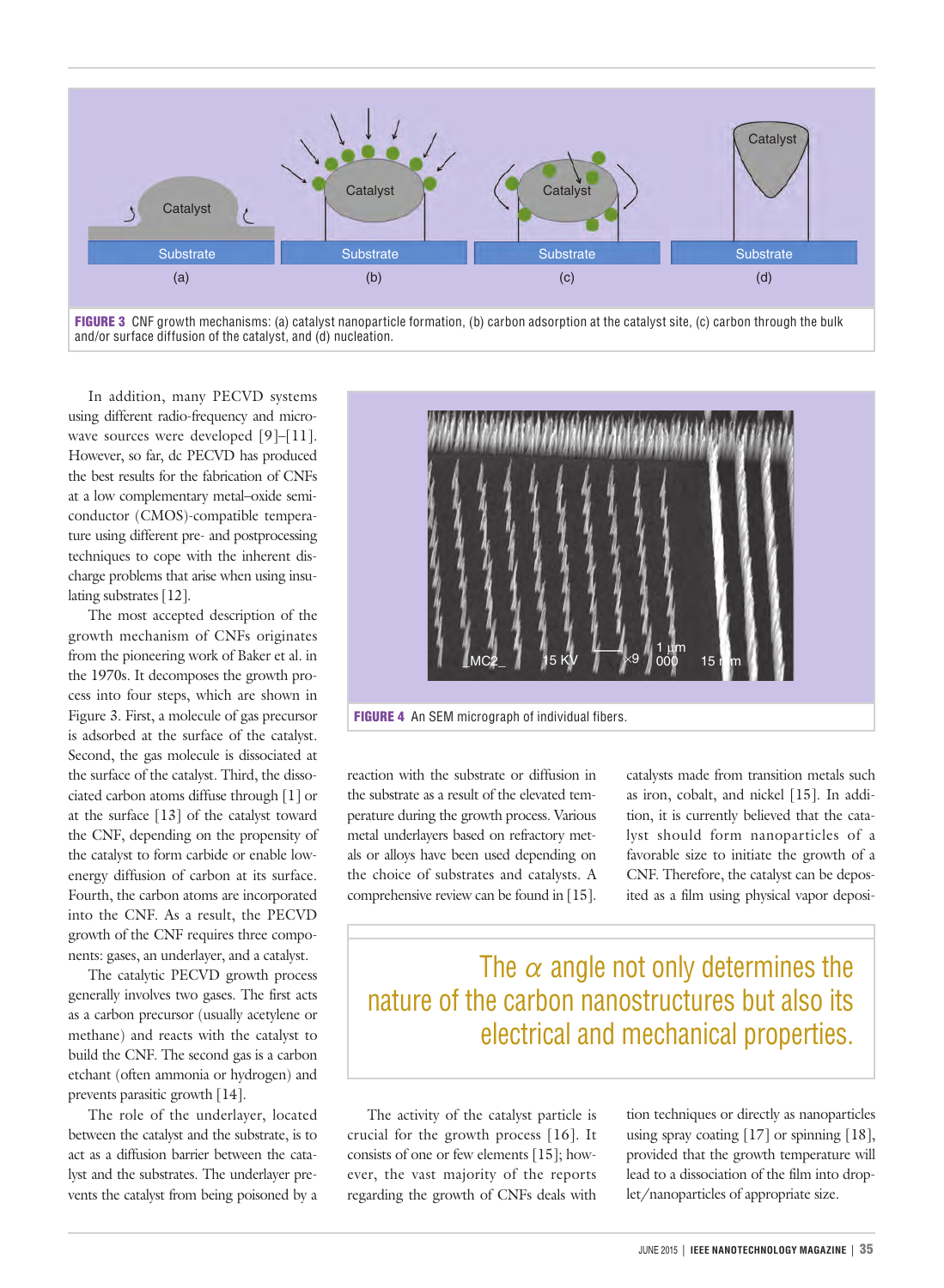The PECVD growth of the CNF requires three components: gases, an underlayer, and a catalyst.

#### **APPLICATIONS**

Their remarkable properties, combined with the unique low-temperature deterministic growth process, as seen in Figure 4, make CNFs suitable for semiconductor packaging applications and building advanced capacitors.

#### *CNFs AS INTERCONNECTS*

Since the CNFs grown by catalytic PECVD are vertical dimensional material with large aspect ratios and are inherently rooted and attached to the underlying substrates, which can be grown individually (Figure 4) with controllable pitch down to single-digit microns on substrates, CNFs are alternatives to micro- and nanocopper pillars for packaging chips with highdensity inputs/outputs [19]. In fact, their resilience to electrical [20] and chemical corrosion makes them highly relevant when electromigration is limiting the reliability of copper interconnects for small pitch applications.

Clusters of thousands of CNFs result in the formation of a forest, which have been considered interconnects. Such bump interconnects (Figure 5), made solely of CNFs

rooted on the underlying bonding pads, used as flip–chip or integrated, have been demonstrated to form robust interconnects supporting current densities of several tens of MA/cm2 . In addition, such bumps made solely out of CNFs have been demonstrated to provide a microwave link suitable for high-frequency operations to about 20 GHz [21] and would be perfectly suited for the packaging of high-power microwave devices such as gallium nitride field-effect transistors or silicon carbide transistors or diodes.

#### *CNFs AS SOLDER JOINT ENHANCERS*

A number of studies found that CNFs can reduce the CTE of solder when embedded in the solder [22]–[25]. Commonly used tin–silver–copper (SnAgCu, SAC) solders can have CTEs ranging from 16.7 to 26 ppm/˚C, whereas the CTE of the adjoining silicon can range from 3 to 8 ppm/˚C, creating a mismatch that can cause solder joint cracking and thermal cycling over time. The effect of this mismatch as the solder volume is reduced raises the probability of joint failure significantly. CNFs have the ability to bond with solder while still remaining rooted on

the integrated circuit (IC) pads, enabling them build composite materials that take advantage of their high (terapascal) Young's modulus to provide robust joints between two chips or chips to package [25], [26].

Studies show that CNFs using flash metal layers wet many of the commonly used IC assembly solders, such as indium IN 290, In-Sn [19], or SAC305 [4], remarkably well leaving few voids at the fiber–CNF interface and forming a composite joint with lower CTE than the solder itself, since vertically aligned CNFs (VACNF) have hardly any CTE. Furthermore, the wettability of the CNF to the solder could prevent the solder from wicking out and away from the pads, thus reducing the number of solder shorts that occur as the solder pad–pad pitch gets smaller. The length of the rooted CNF is solely determined by the CVD growth process. This length makes it possible to enhance the reliability of the fiber to solder joint since fibers could be longer than the intermetalic region on the solder to pad interface. All of the previously outlined features of the CNF/solder composites make them promising for nanoscale interconnect with improved reliability. The thermal fatigue life was demonstrated to be increased by 87% by creating a 29% (by volume) mixture of CNFs and solder [22].

The considerable Young's modulus of the CNFs along their growth axis confer them remarkable piercing properties, e.g., for nanoimprinting [27]. Therefore, beside the rebar of the intermetallic



FIGURE 5 (a) An SEM micrograph of carbon bumps grown (hence rooted) on solder pads and (b) an array of carbon bumps.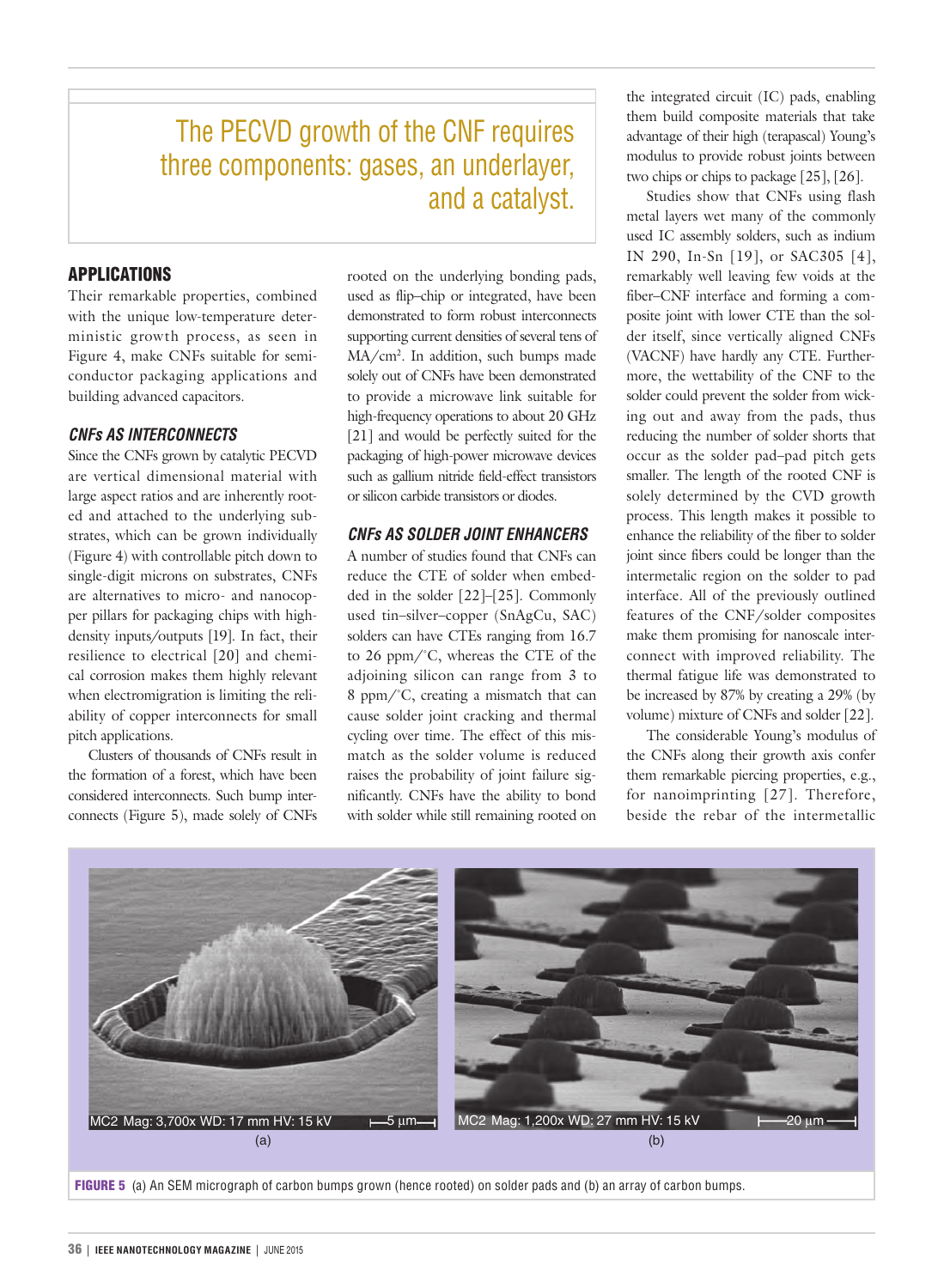compound layer in the bump formation, the CNF's remarkable compressive strength would imply that they could provide considerable reinforcement of a solder bump, preventing it from deforming and dimpling during testing [28].

#### *CNF-BASED ADHESIVE INTERCONNECTS*

CNF films can also be used as performance enhancers of flip–chip bonding when soldering is not possible. Using a standard thermal compression flip–chip technique, composites made of CNF grown directly on chips, such as SiC power transistors or Si laterally diffused metal–oxide–semiconductor and embedded into a polymer, have shown to provide good ohmic contacts (specific contact in the order of 105  $Ω·cm²$ ) on direct-copper-bonding or lead frames [19]. After assembly, the embedding of CNFs in polymers forms a type of anisotropic conducting film, where the polymer provides the necessary adhesion and compensates for the relatively weak shear stress resilience of the CNFs. Such adhesive interconnects meet the MILx1 to MILx3 standards.

#### *CNFs AS ELECTRODE MATERIAL FOR CAPACITORS*

Because of their metallic nature, CNFs, when grown on metallic surfaces, provide a large increase in effective surface area per footprint. As a result, CNFs have also been implemented as electrode material for two types of capacitors, namely, decoupling capacitors and supercapacitors.

CNF-based capacitor electrodes can be used in two relatively large decoupling capacitors directly on-chip, having a large advantage over the embedded film capacitors [29]–[30] surface mount and land-side decoupling capacitors can be realized by growing the CNF directly on the connecting pads of an IC chip, provided that the growth process is compatible with the IC's technological node [31]. Different prototypes of CNF-based decoupling capacitors have shown an enhancement by a factor of 10–100 in capacitance density compared to current technology [31].

Supercapacitors are electrochemical capacitors [32] with high power density. Their lifetime is 100 times larger than the

## The positioning of the fibers on a substrate would depend on the presence of a catalyst.

lifetime of lithium batteries and their performance is largely dictated by the effective area of the electrode materials and its structure. Historically, active carbon has been used as electrode material; however, more recently, flexible sheets of electrospun CNFs are considered prospective electrode material for supercapacitors because of their interconnected pores and high mechanical and electrochemical stabilities [33], [34]. The main drawback of low specific surface area has been circumvented by their nitrogen doping and functionalization with CNTs, resulting in three-dimensional CNT–CNF composites suitable for supercapacitors with high power density and long-life-cycle performance [35] for next-generation supercapacitors.

#### *CNFs AS THERMAL INTERFACE MATERIAL*

CNFs exhibit large thermal conductivity but mainly in the direction of their growth axis. As a result, early studies [36] have emphasized the need to combine CNFs as a filler into a matrix of another material such as solders [37] or copper [36]. This intrinsic isotropic heat conduction in the CNF limited the prospect of using them in a thermal interface material. In fact, much focus on the packaging industry has been on heat spreading using materials such as graphite. Despite the successful implementation of heat spreaders, removing heat from the chips to the package and CNF is expected to play a key role in the vertical extraction of heat from the chip to the package [38].

#### *CNFs FOR NANOELEcTROMECHANICAL SYSTEMS*

VACNFs also have potential in nanoelectromechanical systems because a single CNF can be grown up to a few tens of microns long while standing alone vertically aligned at a controlled position, which can be addressed easily. The long single CNF can be easily bent by applying a low electric field. The

nanoelectromechanical systems based on CNF grown using the PECVD technique at CMOS-compatible temperature can be embedded in CMOS chips. Cruden and Cassell [39] made the nanoelectromechanical switch by bending VACNFs using an electric field and actuated the fiber by applying 10 V potential across a 5-µm distance. The fiber could bear the 90° bend and returned to its original position when the electric field was switched off.

#### **SUMMARY**

Even though CNFs do not fully meet the electrical and thermal performance of CNTs, the reliability and deterministic nature of their low-temperature growth and properties makes them extremely attractive for various applications. They have been shown to provide alternative and potentially disruptive solutions for high-reliability low-pitch interconnects or flip–chip and die-attach when employed intrinsically (i.e., as grown) or in combination with solders and polymers, respectively. Additionally, their thermal properties and possibility to grow them on chip can provide new thermal managements solutions for packaged components. Furthermore, CNF-based materials for the enhancement of supercapacitors as replacement for lithium battery or on-chip decoupling capacitors widen the prospective application area of CNFs.

#### ABOUT THE AUTHORS

*Vincent Desmaris* (vincent@smoltek. com) earned his M.Sc. degree in material science from the Institute of Applied Science, Lyon, France, in 1999 and his Ph.D. degree in electrical engineering from Chalmers University of Technology, Gothenburg, Sweden, in 2006. In 2007, he joined Smoltek AB, where he is now the chief technology officer. His main interests are the development and modeling of devices, components, and prospective technological solutions for the